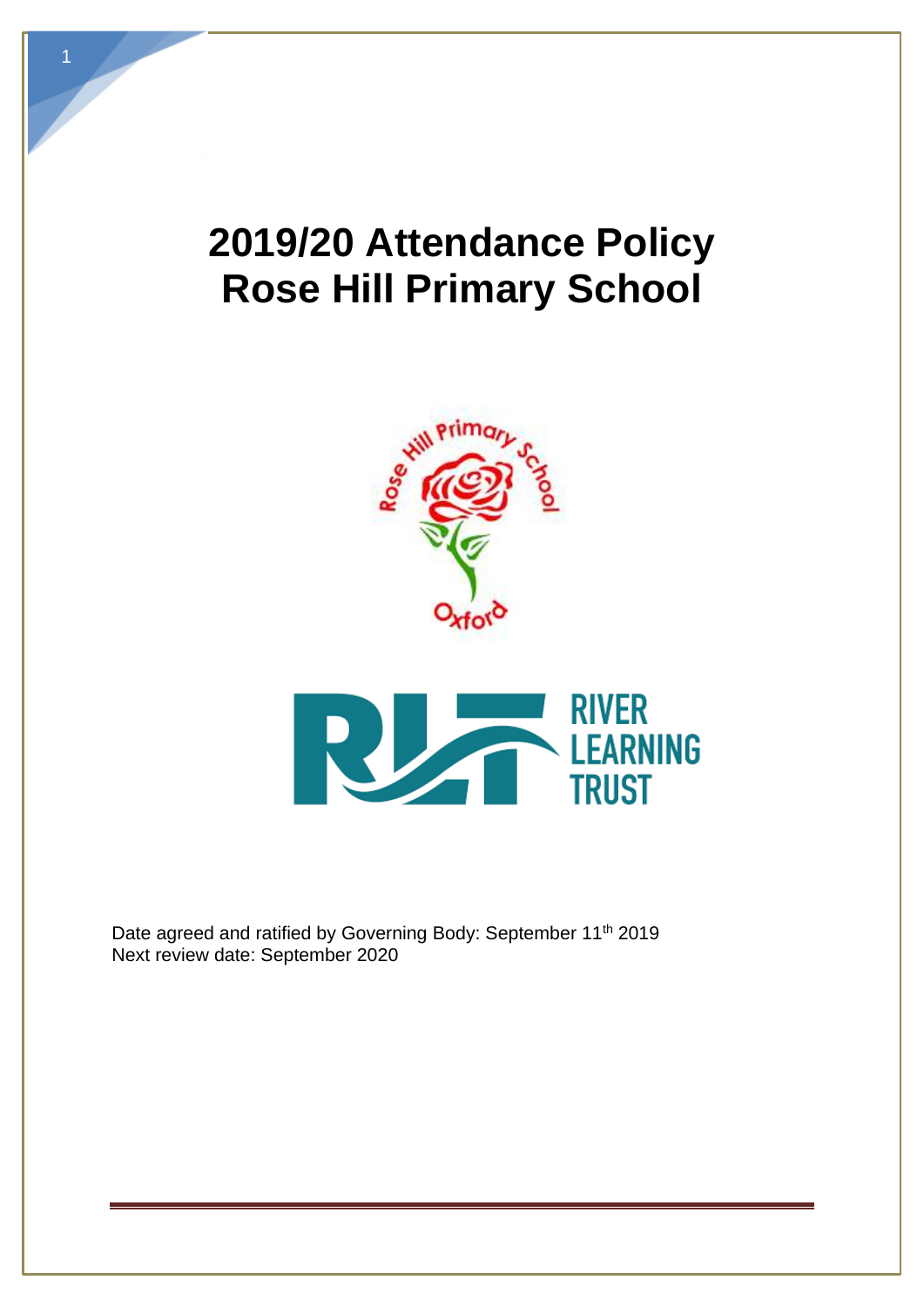# **Rose Hill Primary School**  Whole School Attendance Policy

Our vision for our school is that, by working in partnership with parents and the community, we will provide an outstanding education for the children of Rose Hill. We hope that they will grow into adults who are well-educated in the fullest sense; thoughtful, confident in themselves, and enthusiastic to continue learning all their lives. We want them to know that they are valued for themselves as individuals and as members of society.

## **Introduction**

Rose Hill Primary School is committed to providing a full and inclusive education to all children and embraces the concept of equal opportunities for all.

We will strive to provide an environment where all children feel valued and welcome.

For a child to reach their full educational achievement, a high level of school attendance is essential. We will consistently work towards a goal of 100% attendance for all children.

Every opportunity will be used to convey to children and their parents/carers the importance of regular and punctual attendance including, for example, assemblies, the school's website, school displays and dialogue with parents and carers.

Rose Hill Primary School's attendance is subject to various education laws and our school's attendance policy is written to reflect these laws and the guidance produced by the Department for Education (DfE).

Rose Hill Primary School will review its systems for improving attendance at regular intervals to ensure that it is achieving its set goals.

## **Parent/Carers**

# **Communicating an absence**

#### **First day absence:**

- If your child **has** to miss school, contact the absence line, ParentMail or come into the office on the first morning of the absence so we are aware of the problem. Please ensure that this information is given by the parent/carer and nobody else.
- Continue to ring in everyday so we know where your child is for their whole absence.
- If the school has not heard from parent/carer why a child is absent, a telephone call will be made by the attendance team (using the contact numbers provided by the child's parent/carer).
- If no contact is made, the school may try to make contact using 'next of kin' telephone numbers and this will be recorded on our system.
- If a child is not in school and there has been no contact from parent/carer (i.e. no message left or school unable to contact them) a home visit may be undertaken (two members of staff will attend the visit).If no one is home, a standard letter is posted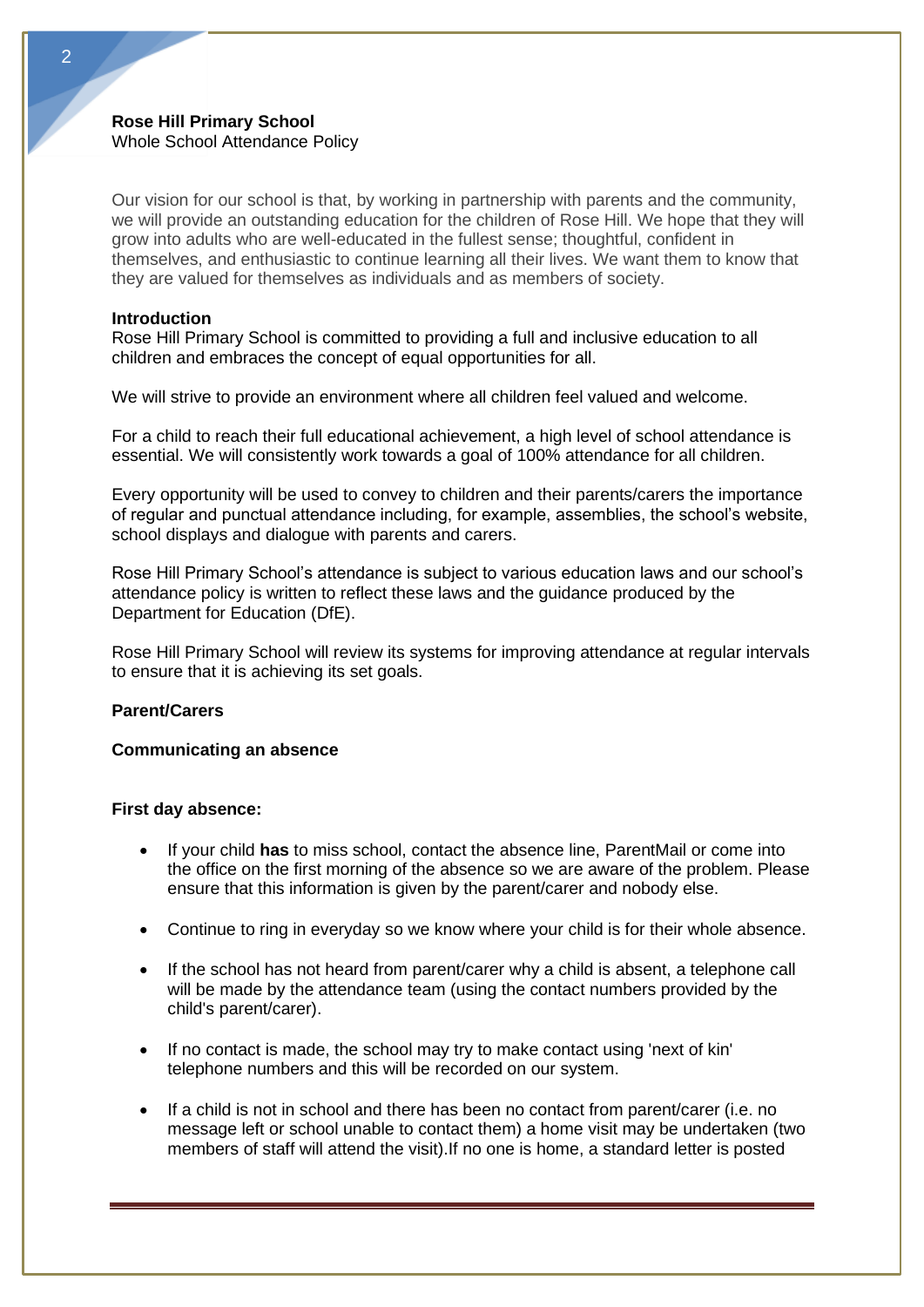through the door stating the date and time of the visit and asking parent/carer to make contact with the school.

If a visit is made and there are still concerns, we will follow our safeguarding procedures.

#### **3-5 day absence**

The same procedures are followed as with first day absence. All contact numbers (next of kin) on Integris will be tried. At this time, it is likely that we will contact Children's Services for advice regarding how to proceed.

#### **10 day absence**

Any pupil who is absent **without an explanation** for 10 consecutive days will be referred to Oxfordshire County Council, Attendance and Engagement Team. *[This is a legal requirement].* The school will include details of the action they have taken.

# **Exceptional Leave**

Taking holidays in term time will affect your child's schooling as much as any other absence and we expect parent/carer to help us by not taking children away in school time. Remember that any savings you think you may make by taking a holiday in school time are offset by the cost to your child's education.

# **There is no automatic entitlement in law to time off in school time to go on holiday.**

- Parent/carer should not expect the school to agree a family holiday during term time. An appointment should be made with the headteacher to discuss this further.
- It is widely known that children who attend school regularly are more likely to do well in the future.
- Early poor attendance habits follow through into secondary school, further education and employment.
- If you take your child on a 2 week holiday during term time, they will have 50 hours of missed work to catch up on.

## **Medical Appointments**

When making medical/dental appointments, every effort must be made to ensure appointments are outside school hours but we acknowledge that this is not always possible. Medical/dental appointments must be accompanied by an appointment card or other written confirmation.

#### **Lateness**

Poor punctuality is not acceptable. If your child misses the start of the day, they can miss work and do not spend time with their class teacher getting vital information and news for the